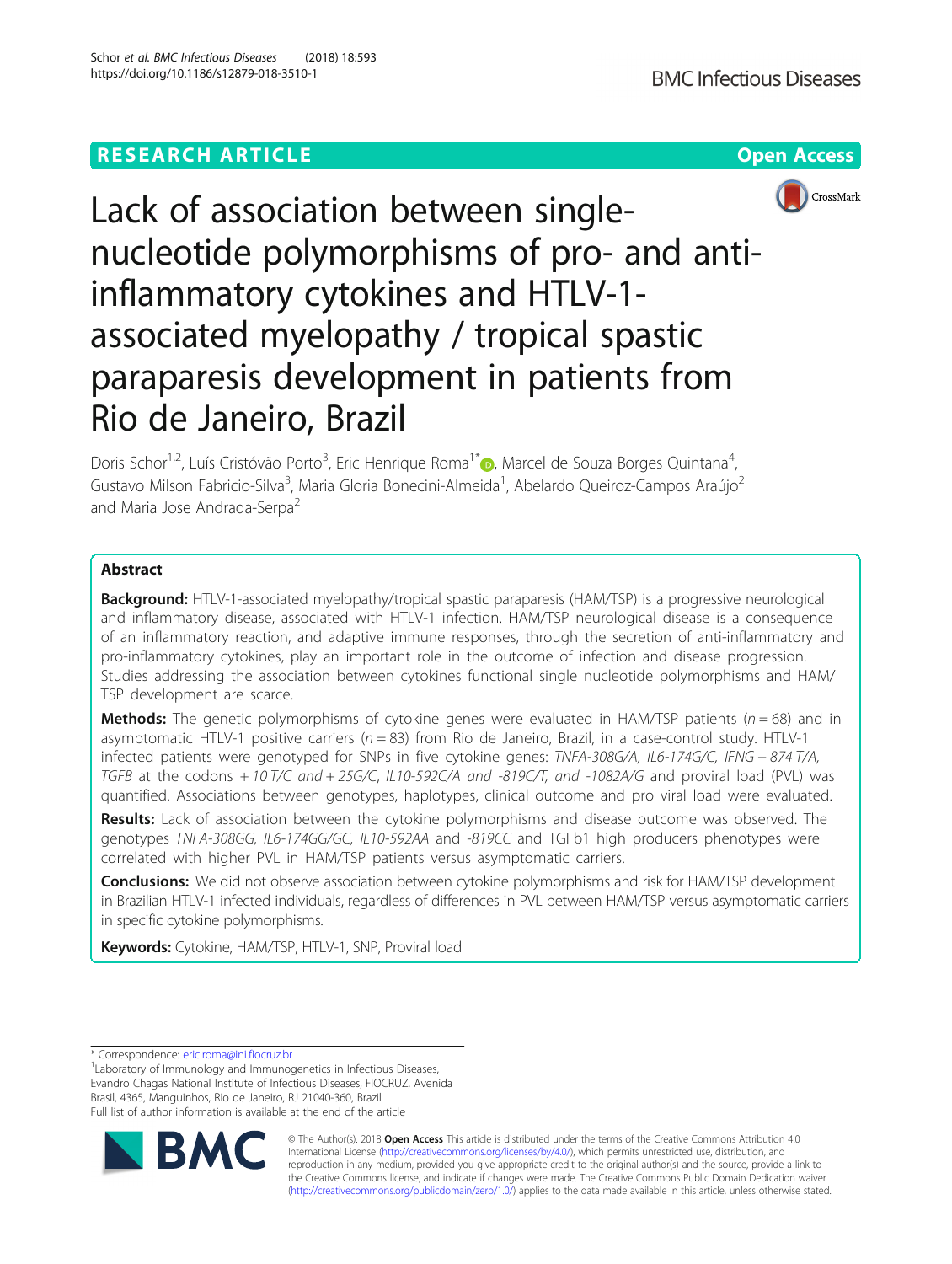# Background

The HTLV-1 virus is the etiological agent of two major diseases: adult T cell leukemia and the neurological disease HTLV-associated myelopathy / tropical spastic paraparesis (HAM/TSP), a progressive neurological and inflammatory disease of the central nervous system. Although many of the infected individuals are asymptomatic, approximately 2–5% of the infected individuals will develop HAM/TSP [\[1](#page-8-0)]. This neurological disease could be the consequence of an inflammatory network that results in damage of the spinal cord [\[2](#page-8-0)], but this association is still poorly understood.

Tax viral protein plays an important role in the regulation of the virus genome acting in proviral genome transcription by interacting with several cellular signaling pathways that modulate the expression of cytokine and chemokine genes [\[3](#page-8-0)]. The IFN- $\gamma$  secreted by HTLV-1 infected CD4<sup>+</sup>T cells and the virus recognition by CD8<sup>+</sup>T lymphocytes in the central nervous system induces production of other cytokines, such as the myelinotoxic TNF-α. This event, together with the hemodynamic changes and interactions mediated by adhesion molecules among circulating lymphocytes and endothelial cells, which contribute to the location of spinal cord injury, is known as a "bystander" damage hypothesis. The involvement of cytokines in the outcome of HAM/TSP is associated with the "bystander" damage hypothesis [\[1](#page-8-0)]. Among the potential immunopathological findings, high levels of IFN-γ, TNF-α and IL-6 have been detected in patients with HAM/TSP, which seem to contribute for the breakthrough of the blood–brain barrier and resulting in immunopathology and neurological symptoms [\[4](#page-8-0)]. In addition, HAM/TSP patients showed dysregulation in TGF-β signaling, affecting Treg function and contributing for disease pathology [\[5](#page-8-0)]. Differences in IL-2, IL-4, IL-10, IL-12p70, TNF-α and IFN-γ levels were also found in the supernatants of cultured peripheral blood mononuclear cells (PBMC) from HAM/TSP and AC [\[6](#page-8-0)]. Recent publication showed no difference in plasma cytokine levels among AC and HAM/TSP patients. However, cerebrospinal fluid levels of cytokines (ITAC, IFN-γ, IL-5, IL-8 and TNF- $\alpha$ ) were higher in HAM/TSP compared with AC patients, indicating that those cytokines might be used as disease markers of neurologic manifestation in long-term HTLV-1 infected individuals [[7](#page-8-0)].

Single nucleotide polymorphisms (SNPs) might have influence in the cytokine production. It has been shown that IFNG + 874 T/A [[8\]](#page-8-0), TNF -308G/A [[9](#page-9-0), [10\]](#page-9-0), IL6 -174G/C [[11](#page-9-0)],  $IL10-1082A/G$ ,  $-819C/T$  and  $-592C/A$  [\[12\]](#page-9-0), and TGFB at the codons  $+ 10$  T/C and  $+ 25$ G/C [[13](#page-9-0), [14](#page-9-0)] SNPs alter the expression of the related cytokines in pathological or physiological conditions. Many of these polymorphisms have been associated with inflammatory and infectious diseases  $[15–19]$  $[15–19]$  $[15–19]$  $[15–19]$ . Indeed,  $IFNG + 874A/T$   $[20]$  $[20]$  $[20]$ , IL6 -174G/C [[21](#page-9-0)], and IL10 -592C/A and -819C/T [[22](#page-9-0)] have been associated with HAM/TSP development or HTLV-1 infection.

Because these specific polymorphisms are associated with changes in cytokines production and many inflammatory and infectious diseases, and those cytokines have important role in HTLV-1 infection, it would be important evaluate the association between these polymorphisms and HAM/TSP development. Studies addressing the role of SNPs that might alter cytokine production and HTLV-1 infection are scarce. Therefore, our aim was to determine in a case-control study if SNPs of proand anti-inflammatory cytokines in HAM/TSP and AC patients were related to disease outcome.

# **Methods**

# Study population

HAM/TSP patients and ACs were randomly recruited from a cohort of approximately 700 individuals attended at the Laboratory for Clinical Research in Neuroinfection, INI-FIOCRUZ, Rio de Janeiro, RJ, Brazil. The diagnosis of HAM/TSP patients was performed according to the World Health Organization diagnostic criteria [\[23](#page-9-0)]. The patients were mainly from Rio de Janeiro, Brazil, and the follow-up mean was  $128.85 \pm 54.44$  months. The Institutional Ethics Committee approved the study, and all subjects provided written informed consent. Demographic data included information regarding a self-identified skin color as described as white or non-white (black and mixed persons), sex and age.

#### DNA extraction

Five milliliters of whole blood were collected in EDTAcontaining tubes, and DNA extraction was carried out by a commercial kit from Puregene (Gentra Systems Inc., Minneapolis, MN, USA), following the manufacturer's instructions.

#### Genotyping

SNPs in five cytokine genes, TNFA-308G/A, TGFB at codons + 10 T/C and TGFB + 25G/C, IL10-1082A/G, -592C/ A and -819C/T, IL6-174G/C, IFNG + 874 T/A were genotyped through sequence-specific primers-polymerase chain reaction technique (SSP-PCR) using a commercial kit by Cytokine Genotyping Tray (One Lambda, Inc., Canoga Park, CA, USA). This technique has allowed us genotyped eight SNPs of five cytokine genes, simultaneously, through PCR reaction. The SSP-PCR technique provides an accurate, simple, and economical means of detecting polymorphisms of these important pro- and anti-inflammatory cytokine genes.

Ninety-six well microtiter® trays with dried primers in each reaction well were filled with 10 μl of a mix containing dNTPs (8 μl, provided by the manufacturer), Taq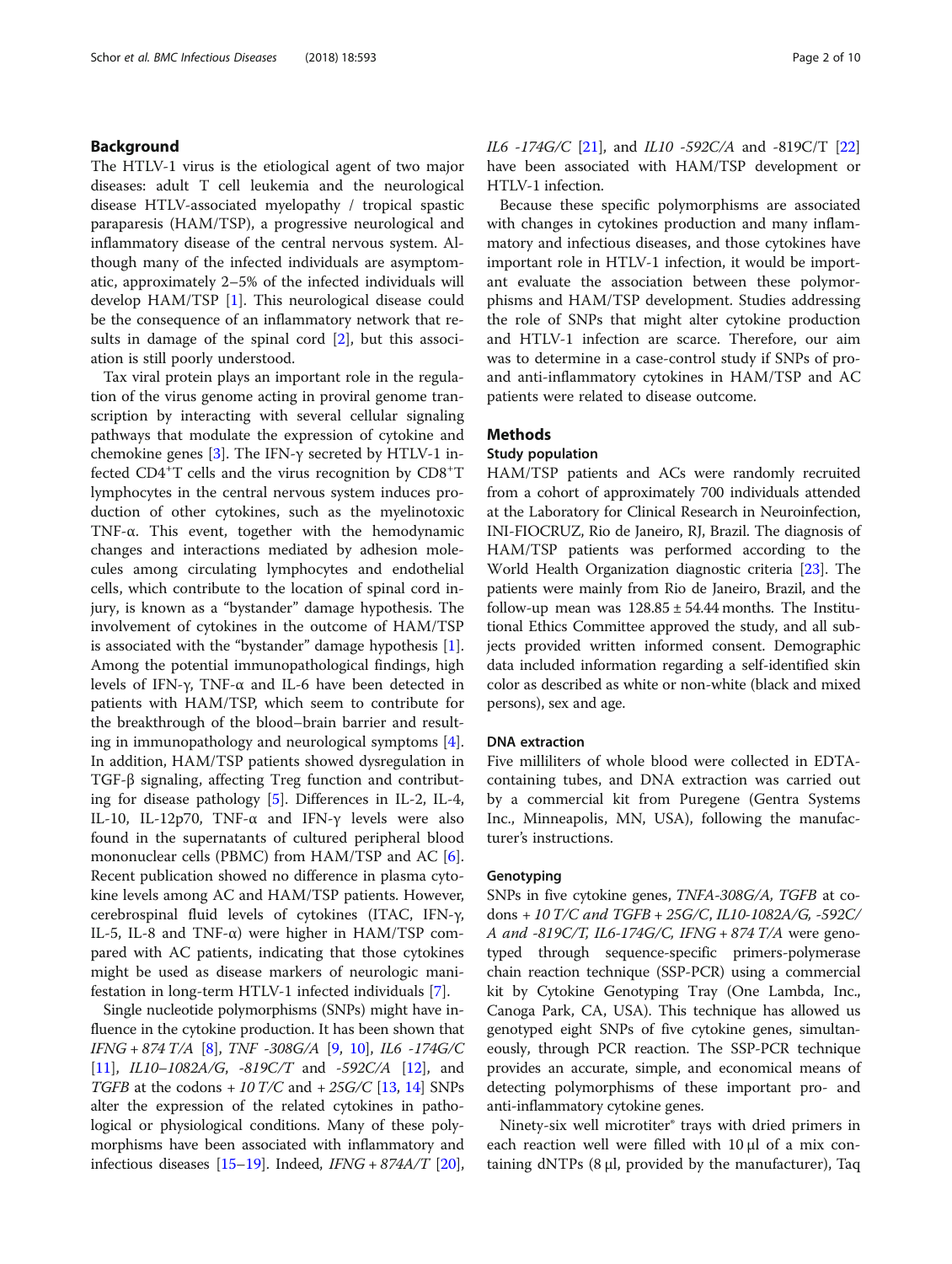polymerase (1 μl at  $5$  U/μl) and DNA sample (1 μl, 100 ng) per reaction well. The reaction was performed in a Veriti thermocycler (Applied Biosystems, Foster City, CA, USA) with the follow instructions: one cycle of 130 s at 96 °C, 60s at 63 °C; nine cycles of 10s at 96 °C, 60s at 63 °C; twenty cycles of 10s at 96 °C, 50s at 59 °C and 20s at 72 °C; and ending at 4 °C.

After completing the PCR reaction, the samples were transferred to 2.5% agarose gel stained with ethidium bromide  $(0.5 \mu g/ml)$ , and were electrophoresed at 140–150 V. After electrophoretic run, the gel was transferred for an ultraviolet transilluminator and photographed for analysis. The presence or absence of gel band from each amplified reaction well determined the SNP identification.

Phenotype analysis for IL10-1082A/G, -819C/T and -592C/A SNPs were demonstrated as low (ACC/ACC, ACC/ATA, ATA/ATA), intermediate (GCC/ACC, GCC/ ATA) and high (GCC/GCC) IL-10 producers, as described by the commercial kit.

#### Proviral load quantification

HTLV-1 PVL DNA from peripheral blood leucocytes was measured by real-time PCR assay (SmartCycle II; Cepheid) using the TaqMan system (Applied Biosystems, Foster City, California, USA), through the amplification of a 159-bp fragment of the tax gene. As a reference, a standard curve was generated using the human  $\beta$ -globin gene and DNA from the TARL-2 cell line, which contains a single copy of the provirus HTLV-1, to establish the tax gene quantification. PVL was calculated in peripheral blood leukocytes (PBL) from each volunteer following the equation:  $[(copy number of tax gene) / (copy)$ number of β-globin gene/2)]  $\times$  100 [[24\]](#page-9-0).

#### Statistical analysis

Proviral load statistical analysis between genotypes/phenotypes and disease groups was performed by an ordinary two-way ANOVA with Bonferroni post-test for multiple comparisons correction [[25\]](#page-9-0), considering results with  $p$ -values  $< 0.05$  statistically significant. Nonparametric data were evaluated by Kruskal-Wallis and Mann-Whitney tests and a Spearman correlation, and association between qualitative variables (alleles, genotypes and phenotypes frequencies) was tested by chisquare, Cochran-Armitage or Fisher's exact test. Pvalues from tables with any significant result were corrected using Bonferroni correction for multiple comparisons. Results with a  $p$ -value < 0.05 were considered statistically significant. All analyses were performed using the software GraphPad Prism 6.0 or R version 3.1.0 [\[26](#page-9-0)].

# Results

# Characteristics of HTLV-1 infected patients and proviral load

Sixty-eight HAM/TSP patients and 83 ACs were enrolled. The demographic data are shown in Table [1.](#page-3-0) We did not observe differences related to ethnic background, gender and age between the grouped volunteers. Proviral load was higher in the HAM/TSP patients than AC  $group(p < 0.04, Table 1).$  $group(p < 0.04, Table 1).$  $group(p < 0.04, Table 1).$ 

#### Distribution of cytokines genotypes in HAM/TSP and AC

All analyzed genotype frequencies were in Hardy-Weinberg equilibrium for both the HAM/TSP and AC groups (data not shown). No significant differences were observed at positions TNFA-308G/A, IL6-174G/C, IFNG + 874 T/A and TGFB at codons  $+ 10$  T/C and  $+ 25$ G/C between the HAM/TSP and AC groups regarding genotypic, allelic and phenotypic analysis in the dominant, recessive or co-dominant genetic models (Tables [2](#page-4-0) and [3](#page-5-0)).

The IL10-1082A/G -592C/A and -819C/T polymorphisms (Table [4](#page-5-0)) showed the highest frequencies for allele A at position -1082A/G and allele C at -819C/T and -592C/A positions in both groups, with no significant differences in allelic distribution. The polymorphisms IL10 -592C/A and IL10–819C/T were estimated by a single analysis due to the complete linkage disequilibrium between the two SNPs with  $D' = 0.99$ . The A allele of IL10 -592C/A was always linked with the T allele of IL10–819 T/C and C with C. No differences were observed regarding genotypic distribution between the HAM/TSP and AC groups in co-dominant genetic models at all positions. Moreover, at position IL10- 1082A/G, despite we found in a dominant model a 2.4-fold risk factor for HAM/TSP outcome (OR = 2.42 [1.2–4.97],  $p = 0.01$ ) in *IL10-1082A/G* plus *G/G* carriers, the data lost significance due correction for multiple comparisons. Analysis including sex, skin color and age did not interfere with the risk for disease progression  $(p < 0.01$ , the data not shown). *IL10* phenotypic (low, intermediate and high IL-10 producers) and haplotype (Tables [4](#page-5-0) and [5](#page-6-0)) association showed no influence in HAM/TSP outcome.

# Association with cytokine genotypes and HTLV-1 proviral load

Besides the PVL was higher in HAM/TSP than in AC, we found an association in TNFA-308GG (low producer), IL6GG/GC genotypes (high producer) and high TGF-β phenotype carriers between the HAM/TSP and the AC groups (Fig. [1](#page-6-0)). IL10-592CC and IL10–819CC (p = 0.0072) genotypes were associated with high PVL in HAM/TSP patients compared with the AC group, as shown in Fig. [2](#page-7-0). No further association was identified between the different genotypes or phenotypes when the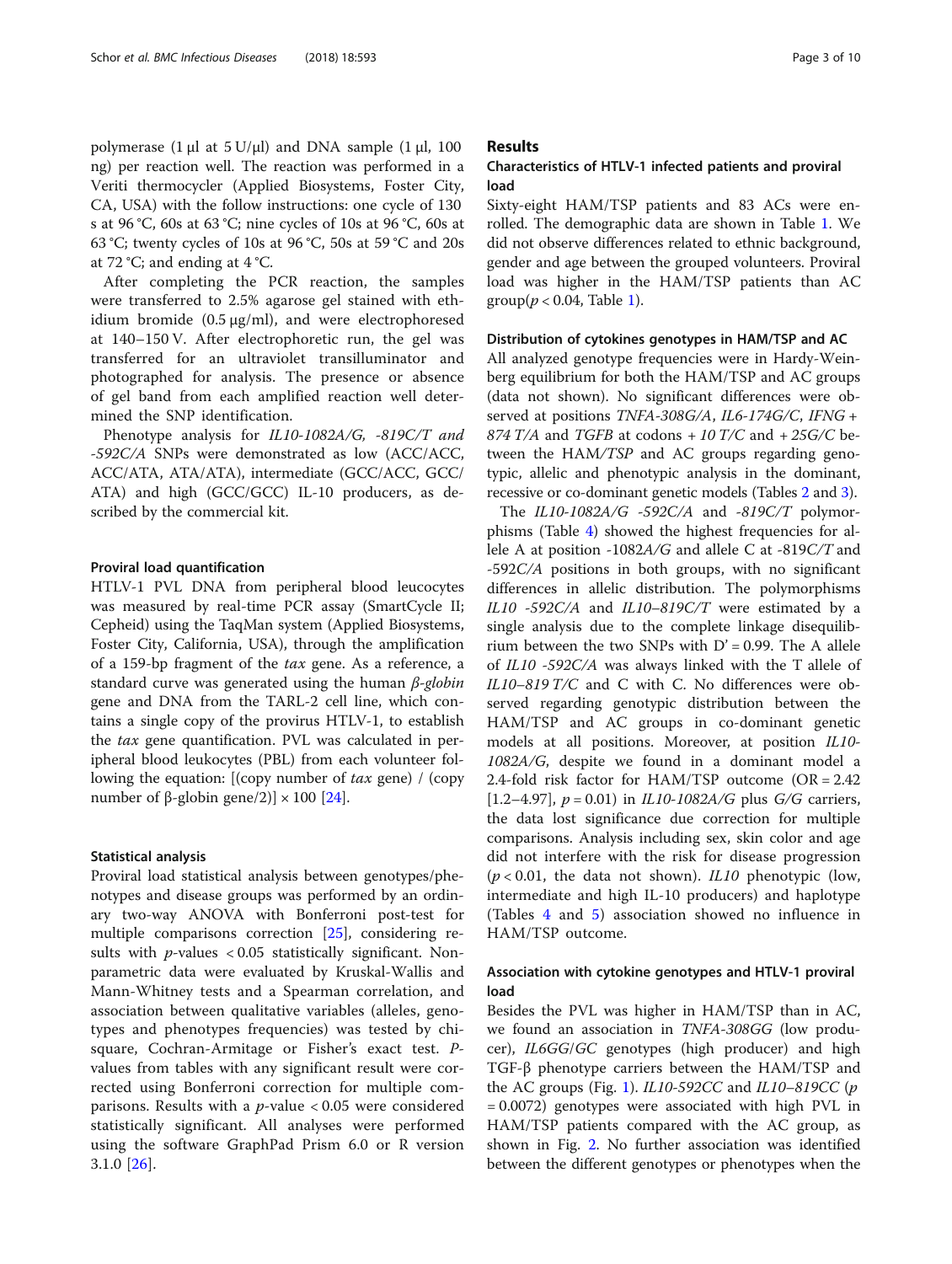<span id="page-3-0"></span>Table 1 Demographic variables distribution according with clinical condition of HAM/TSP patients

| <u>_</u>            |                  |              |                     |                   |                                |
|---------------------|------------------|--------------|---------------------|-------------------|--------------------------------|
| Variables           | HAM/TSP          | Asymptomatic | OR (CI:95%)         | $p$ -value        | Corrected p-value <sup>d</sup> |
| Skin color (n/%)    |                  |              |                     |                   |                                |
| White               | 40 (46.5)        | 46 (53.5)    |                     |                   |                                |
| Non-White           | 28 (43.1)        | 37 (56.9)    | $0.87(0.45 - 1.66)$ | 0.67 <sup>a</sup> | 1.00                           |
| Sex (n/%)           |                  |              |                     |                   |                                |
| Male                | 27(41.5)         | 38 (58.5)    |                     |                   |                                |
| Female              | 41(47.7)         | 45 (52.3)    | $1.28(0.67 - 2.47)$ | $0.45^{\text{a}}$ | 1.00                           |
| Age                 |                  |              |                     |                   |                                |
| Mean (SD)           | 57.8 (11.3)      | 53.3 (14.7)  | $1.03(1 - 1.05)$    | 0.04 <sup>b</sup> | 0.16                           |
| PVL<br>Median (IQR) | $7.1(4.0 - 9.8)$ | $1.3(0-4.9)$ | $1.14(1.06 - 1.24)$ | $< 0.01^{\circ}$  | < 0.04                         |

HAM/TSP HTLV-1-associated myelopathy / Tropical spastic paraparesis, OR odds ratio, CI confidence interval, SD standard deviation, PVL proviral loads Chi-Square or Fisher Exact test. <sup>b</sup>T-test for comparison of difference means and <sup>c</sup>Kruskal-Wallys test. <sup>d</sup>Adjusted p-value using Bonferroni correction for multiple comparisons

HAM/TSP or AC patients were analyzed. These results point to a lack of association between the PVL and these cytokine polymorphisms in our set of HTLV-1-infected Brazilian patients.

# **Discussion**

HAM/TSP could be the consequence of an inflammatory response of the host immune system; however, the majority of HTLV-1-infected individuals remain asymptomatic, indicating that HTLV-1 infection by itself is not sufficient to induce HAM/TSP. Neurons and glial cells are damaged by toxic or inflammatory products released from HTLV-1-infected T cells and the bystander damage by activated cytotoxic lymphocytes in the central nervous system [\[27](#page-9-0)]. Cytokines production varies among individuals, due in part to genetic factors and, in particular, the presence of polymorphisms in important regulatory regions, such as promoter regions. In this study, we aimed to establish an association between polymorphisms in cytokine-related genes (TNFA, IL6, IFNG, TGFB and IL10) and disease outcome. Our results demonstrated that there was no association between TNFA-308G/A, IL6-174G/C, IFNG + 874 T/A, TGFB at codons  $+ 10$  T/C and  $+ 25$ G/C, and IL10-1082G/A, -819C/T and -592C/A polymorphisms and development of HAM/TSP in our set of the Brazilian population. To the best of our knowledge, few studies addressed information on cytokine SNPs and HTLV-1 infection in the Brazilian population.

In vitro studies have shown that HTLV-1 infected lymphocytes transpose the blood-brain barrier, changing its permeability by secretion of IL-1α and TNF-α, which increases the migration of lymphocytes through this site [[28\]](#page-9-0). This migration could enhance the inflammatory response in the nervous system, causing damage in neural cells in vivo. Polymorphism in the promoter region of the TNFA-308G/A was described by Wilson et al. 1992

[[29\]](#page-9-0), where the replacement of the allele guanine TNFA (−308G or TNF1) for adenine in the TNFA allele (−308A or TNF2) has been associated with high production of this cytokine in European populations [[29](#page-9-0)]. The TNFA-308G/A polymorphism was analyzed in adult T-cell leukemia/lymphoma versus AC in Japanese population, and no association between this SNP and disease outcome was found [\[20](#page-9-0)]. In our set of individuals typed for TNFA-308G/A polymorphism, we also did not find an association between this SNP and the HAM/TSP or AC groups. However, an association between the genotype TNFA-308GG (low producer) and high PVL was observed. Starling et al. 2013 showed an inverse correlation between TNF-α production and PVL in HAM/TSP patients [[30](#page-9-0)], corroborating our results and indicating a possible protective role of TNF-α in the control of pro viral load. Our data suggest a possible effect of TNFA-308GG genotype in PVL not related to disease outcome.

The *IL6 -174G/C* is associated with changes in cytokine production, where G allele carriers show higher production of IL-6 compared to C allele carriers [\[11](#page-9-0)]. Gadelha and colleagues [[21\]](#page-9-0) described no association between HAM/TSP and AC in IL6 -174G/C in a Northeast Brazilian population, although this SNP was a risk factor for HAM/TSP when compared with oligosymptomatic patients. Although none of the IL-6 genetic background was associated with HAM/TSP outcome, we observed an increased level of PVL in HAM/TSP patients carrying the higher IL-6 producer (IL6-174GG and CC) genotypes, indicating that a high level of this inflammatory cytokine could be related to a worse scenario in HAM/ TSP patients. In addition, IL-6 and TGF-β may induce the differentiation of a Th17 cell profile and increase central nervous system inflammation [[31\]](#page-9-0).

In HAM/TSP patients, there is a predominance of Th1 cytokines such as IFN-γ, reduction in Th2 cytokines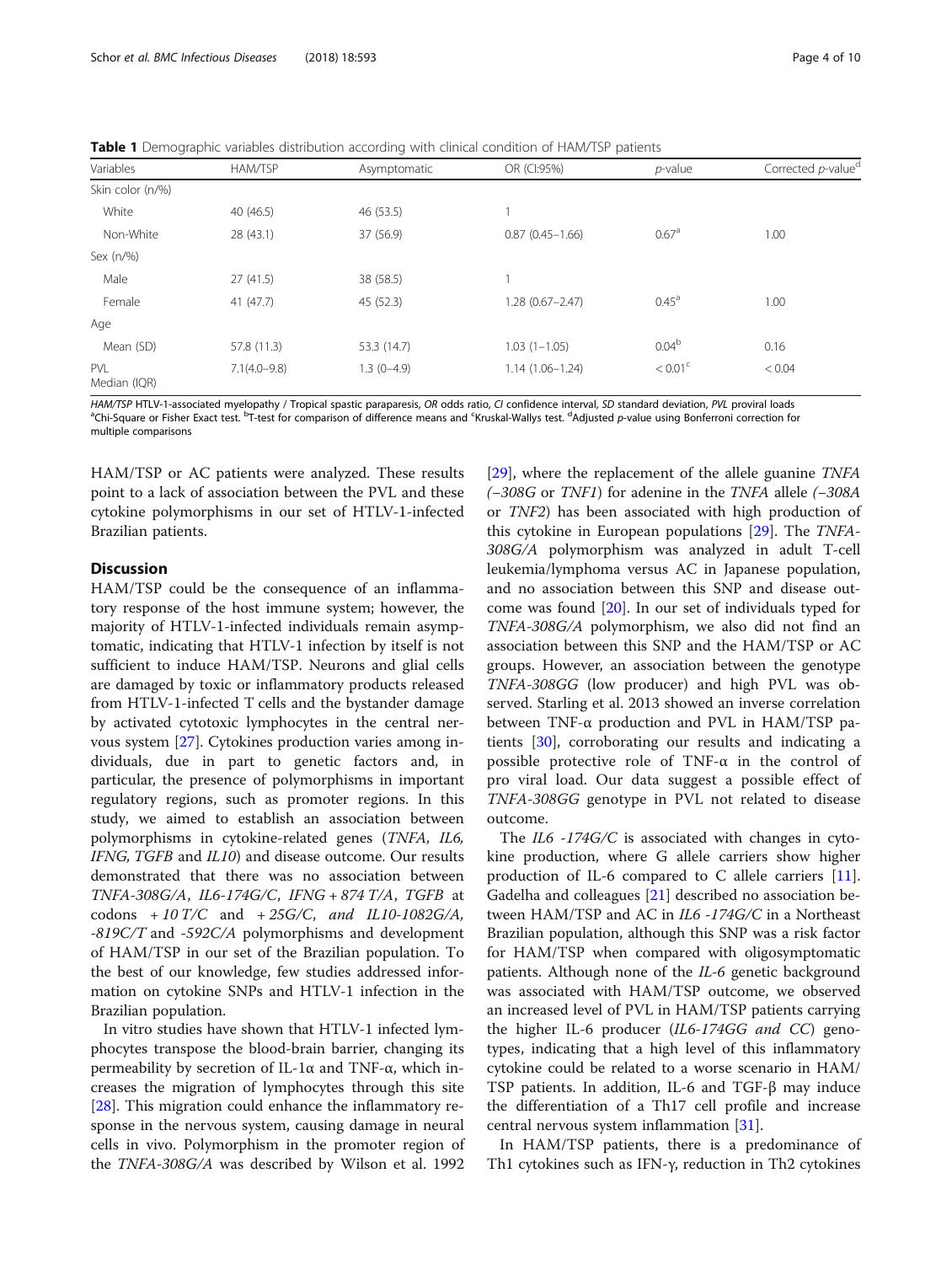| Polymorphisms     | HAM/TSP        | Asymptomatic |                        |              |
|-------------------|----------------|--------------|------------------------|--------------|
|                   | n(%)           | n(%)         | OR (IC:95%)            | $p$ -value   |
| TNFA-308G/A       |                |              |                        |              |
| GG                | 55 (82.1)      | 69 (83.1)    | $\mathbf{1}$           | 0.98         |
| GA                | 12 (17.9)      | 13 (15.7)    | $1.16(0.48 - 2.75)$    |              |
| AA                | $\overline{0}$ | 1(1.2)       | 0(NA)                  |              |
| GG (low)          | 55 (82.1)      | 69 (83.1)    | $\mathbf{1}$           | $\mathbf{1}$ |
| $GA + AA$ (high)  | 12 (17.9)      | 14 (16.9)    | $1.08(0.45 - 2.52)$    |              |
| AA                | $\circ$        | 1(1.2)       | $\mathbf{1}$           | $\mathbf{1}$ |
| $GA + GG$         | 67 (100)       | 82 (98.8)    | O(NA)                  |              |
| Alleles           |                |              |                        |              |
| $\mathsf G$       | 122 (91.0)     | 151 (91.0)   | $\mathbf{1}$           | $\mathbf{1}$ |
| Α                 | 12 (9.0)       | 15(9.0)      | $0.99(0.44 - 2.19)$    |              |
| IL6-174G/C        |                |              |                        |              |
| GG                | 48 (71.6)      | 56 (68.3)    | $\mathbf{1}$           | 0.88         |
| GC                | 16 (23.9)      | 24 (29.3)    | $0.78$ $(0.37-1.62)$   |              |
| $\sf CC$          | 3(4.5)         | 2(2.4)       | 1.75 (0.28-13.7)       |              |
| CC (low)          | 3(4.5)         | 2(2.4)       | $\mathbf{1}$           | 0.66         |
| $GC + GG$ (high)  | 64 (95.5)      | 80 (97.6)    | $0.53(0.07 - 3.31)$    |              |
| GG                | 48 (71.6)      | 56 (68.3)    | $\mathbf{1}$           | 0.79         |
| $GC + CC$         | 19 (28.4)      | 26 (31.7)    | $0.85(0.42 - 172)$     |              |
| Alleles           |                |              |                        |              |
| G                 | 112(83.6)      | 136 (82.9)   | $\mathbf{1}$           | $\mathbf{1}$ |
| $\subset$         | 22 (16.4)      | 28 (17.1)    | $0.95(0.51 - 1.76)$    |              |
| IFNG + 874 T/A    |                |              |                        |              |
| AA (low)          | 34 (50.7)      | 34 (43.6)    | $\mathbf{1}$           | 0.86         |
| AT (intermediate) | 26 (38.8)      | 40 (51.3)    | $0.65(0.33 - 1.29)$    |              |
| TT (high)         | 7(10.4)        | 4(5.1)       | 1.75 (0.48-7.20)       |              |
| AA                | 34 (50.7)      | 34 (43.6)    | $\mathbf{1}$           | 0.49         |
| $AT+TT$           | 33 (49.3)      | 44 (56.4)    | $0.75(0.39 - 1.44)$    |              |
| $\top$            | 7(10.4)        | 4(5.1)       | $\mathbf{1}$           | 0.35         |
| AT+AA             | 60 (89.6)      | 74 (94.9)    | $0.46(0.12 - 1.61)$    |              |
| Alleles           |                |              |                        |              |
| $\mathsf{A}$      | 94 (70.1)      | 108 (69.2)   | $\mathbf{1}$           | 0.97         |
| Τ                 | 40 (29.9)      | 48 (30.8)    | $0.96$ $(0.58 - 1.58)$ |              |

<span id="page-4-0"></span>Table 2 Analysis of associations between TNFA-308G/A, IL6-174G/C and IFNG + 874 T/A polymorphisms and risk of HAM/TSP development

HAM/TSP HTLV-1 associated myelopathy tropical spastic paraparesis, Asymptomatic HTLV-1 patients, OR odds ration with confident interval, Chi-square 2 × 2 or  $3 \times 2$  contingent tables, Fisher exact or Cochran-Armitage tests

such as IL-4 and IL-10, and increased production of neurotoxic cytokines affecting regions along the spinal cord [[32](#page-9-0)]. The IFN-γ serum concentration is higher in HAM/TSP individuals than in asymptomatic individuals [[6,](#page-8-0) [30\]](#page-9-0). Located in the first intron of the IFNG gene, the SNP + 874 T/A contributes to IFN- $\gamma$  production, with T allele carriers presenting higher production of IFN-γ compared to A allele carriers [\[8\]](#page-8-0). Recently, Queiroz et al. 2018 showed higher prevalence of the  $IFNG + 874 T/A$  T allele among AC compared to HTLV-1 symptomatic carriers, although no differences in genotypes distribution were detected [[20](#page-9-0)]. Queiroz et al. data agree with our results regard genotype distribution and PVL, differently of allelic distribution, where we did not find differences. This discordance might be due to different study approaches. Queiroz et al. enrolled in their study, HTLV-1 symptomatic carriers with diverse clinical manifestations, such as rheumatism, condition absent in our study. In addition, the patients of that study belonged to North region of Brazil, where differences in migration history and genetics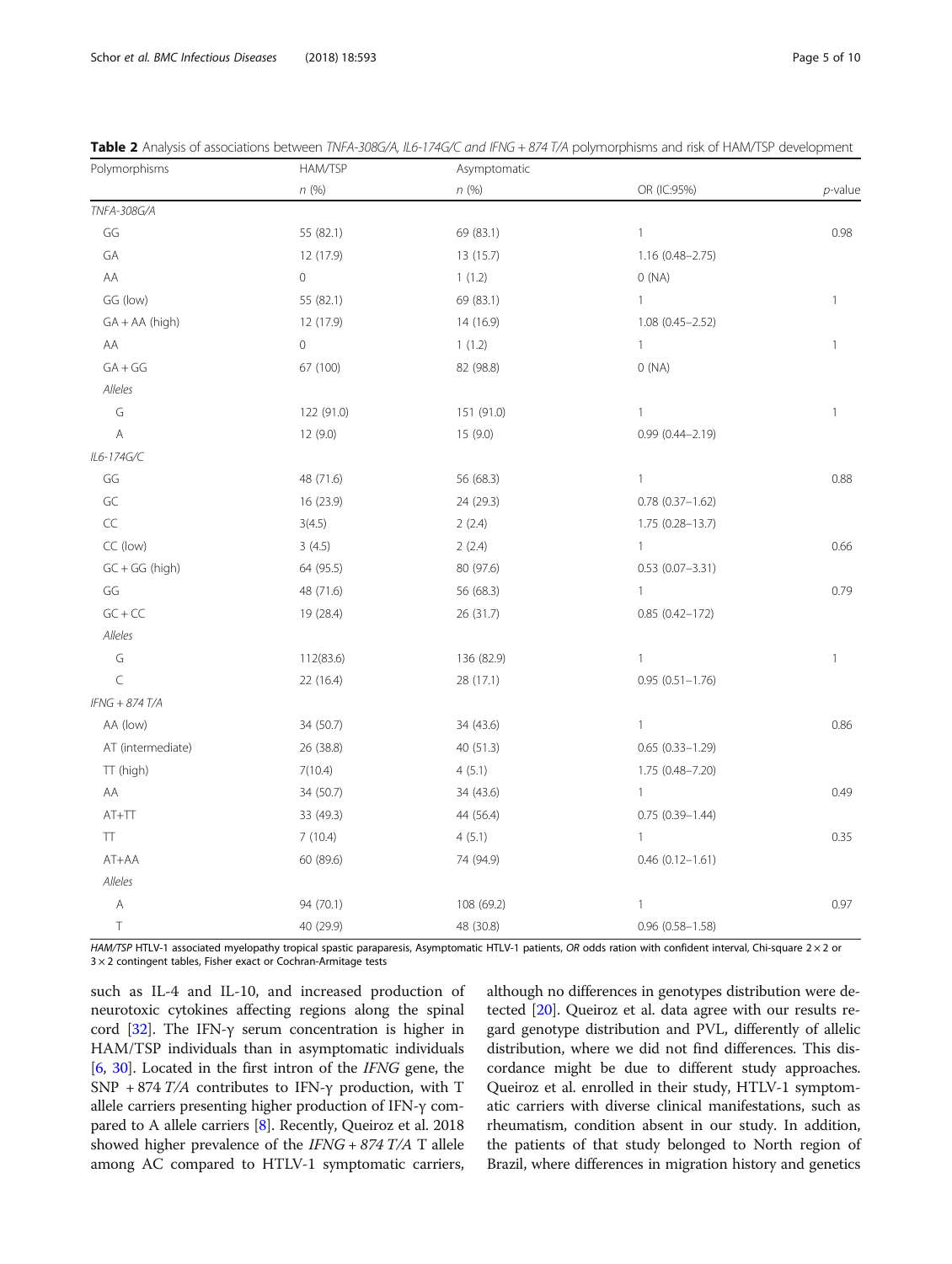| Polymorphisms                          | HAM/TSP   | Asymptomatic |                      |            |
|----------------------------------------|-----------|--------------|----------------------|------------|
|                                        | n(%)      | n(%)         | OR (IC:95%)          | $p$ -value |
| TGFB Codon 10                          |           |              |                      |            |
| T/Т                                    | 25(37.3)  | 24 (28.9)    |                      |            |
| T/C                                    | 29 (43.3) | 45 (54.2)    | $0.62(0.3 - 1.28)$   |            |
| C/C                                    | 13 (19.4) | 14(16.9)     | $0.89(0.35 - 2.29)$  | 0.61       |
| Alleles                                |           |              |                      |            |
| T                                      | 79 (59.0) | 93 (55.4)    | 1                    |            |
| C                                      | 55 (41.0) | 73 (43.5)    | $0.89(0.56 - 1.41)$  | 0.70       |
| TGFB Codon 25                          |           |              |                      |            |
| G/G                                    | 56 (83.6) | 71 (85.5)    | 1                    |            |
| G/C                                    | 10(14.9)  | 11(13.3)     | $1.15(0.45 - 2.92)$  |            |
| C/C                                    | 1(1.5)    | 1(1.2)       | $1.27(0.05 - 32.54)$ | 0.74       |
| T/C G/G High                           | 47 (70.1) | 58 (69.9)    | $\mathbf{1}$         |            |
| T/C G/C; C/C G/G; T/T G/C Intermediate | 15(22.4)  | 24 (28.9)    | $0.77(0.36 - 1.62)$  |            |
| C/C G/C; C/C C/C; T/T C/C Low          | 5(7.5)    | 1(1.2)       | $6.17(0.95 - 120.4)$ | 0.51       |

# <span id="page-5-0"></span>Table 3 Analysis of associations between TGFB codon 10 T/C and codon 25G/C polymorphisms and risk of HAM/TSP development

HAM/TSP HTLV-1 associated myelopathy tropical spastic paraparesis, Asymptomatic HTLV-1 patients, OR odds ration with confident interval, Chi-square 2  $\times$  2 or  $3 \times 2$  contingent tables, Fisher exact or Cochran-Armitage tests

|  | Table 4 Analysis of associations between IL10-1082A/G, -819C/T and -592C/A polymorphisms and risk of HAM/TSP development |  |
|--|--------------------------------------------------------------------------------------------------------------------------|--|
|--|--------------------------------------------------------------------------------------------------------------------------|--|

| Polymorphisms                   | HAM/TSP   | AC         | Crude               |            |                   |
|---------------------------------|-----------|------------|---------------------|------------|-------------------|
|                                 | n(%)      | n(%)       | OR (IC:95%)         | $p$ -value | Corrected p-value |
| IL10-1082G/A                    |           |            |                     |            |                   |
| A/A (low)                       | 20 (32.3) | 38 (53.5)  | $\overline{1}$      |            |                   |
| G/A (intermediate)              | 34 (54.8) | 24 (33.8)  | 2.69 (1.28-5.79)    |            |                   |
| G/G (high)                      | 8 (12.9)  | 9(12.7)    | $1.69(0.56 - 5.1)$  | 0.07       | 0.21              |
| A/A                             | 20 (32.3) | 38 (53.5)  | -1                  |            |                   |
| G/A G/G                         | 42 (67.7) | 33 (46.5)  | 2.42 (1.2-4.97)     | 0.01       | 0.07              |
| Alleles                         |           |            |                     |            |                   |
| Α                               | 74 (59.7) | 100 (70.4) | $\overline{1}$      |            |                   |
| G                               | 50 (40.3) | 42 (29.6)  | $1.61(0.97 - 2.70)$ | 0.07       | 0.21              |
| IL10-819/-592 <sup>a</sup>      |           |            |                     |            |                   |
| C/C and C/C                     | 25 (43.3) | 29 (40.8)  | $\overline{1}$      |            |                   |
| C/T and C/A                     | 31 (50.0) | 27 (38.0)  | $1.33(0.63 - 2.8)$  |            |                   |
| T/T and A/A                     | 6(9.7)    | 15(21.2)   | $0.46(0.15 - 1.33)$ | 0.38       | 1                 |
| C/C and C/C                     | 25 (40.3) | 29 (40.8)  | $\mathbf{1}$        |            |                   |
| $C/T + T/T$ and $C/A + A/A$     | 37 (59.7) | 42 (59.2)  | $1.02(0.51 - 2.05)$ | 1          | 1                 |
| T/T and A/A                     | 6(9.7)    | 15(21.2)   | $\overline{1}$      |            |                   |
| $C/C + C/T$ and $C/C + C/A$     | 56 (90.3) | 56 (78.8)  | $2.5(0.94 - 7.44)$  | 0.12       | 0.84              |
| Phenotype                       |           |            |                     |            |                   |
| ACC/ACC, ACC/ATA, ATA/ATA (Low) | 20 (32.3) | 38 (53.5)  |                     |            |                   |
| GCC/ACC, GCC/ATA (Intermediate) | 34 (54.8) | 24 (33.8)  | 2.69 (1.28-5.79)    |            |                   |
| GCC/GCC (High)                  | 8(12.9)   | 9(12.7)    | $1.69(0.56 - 5.10)$ | 0.07       | 0.21              |

HAM/TSP HTLV-1 associated myelopathy tropical spastic paraparesis, Asymptomatic HTLV-1 patients, OR odds ration with confident interval, Chi-square 2 × 2 or 3 × 2 contingent tables, Fisher exact or Cochran-Armitage tests

<sup>a</sup>-819 and -592 are in linkage disequilibrium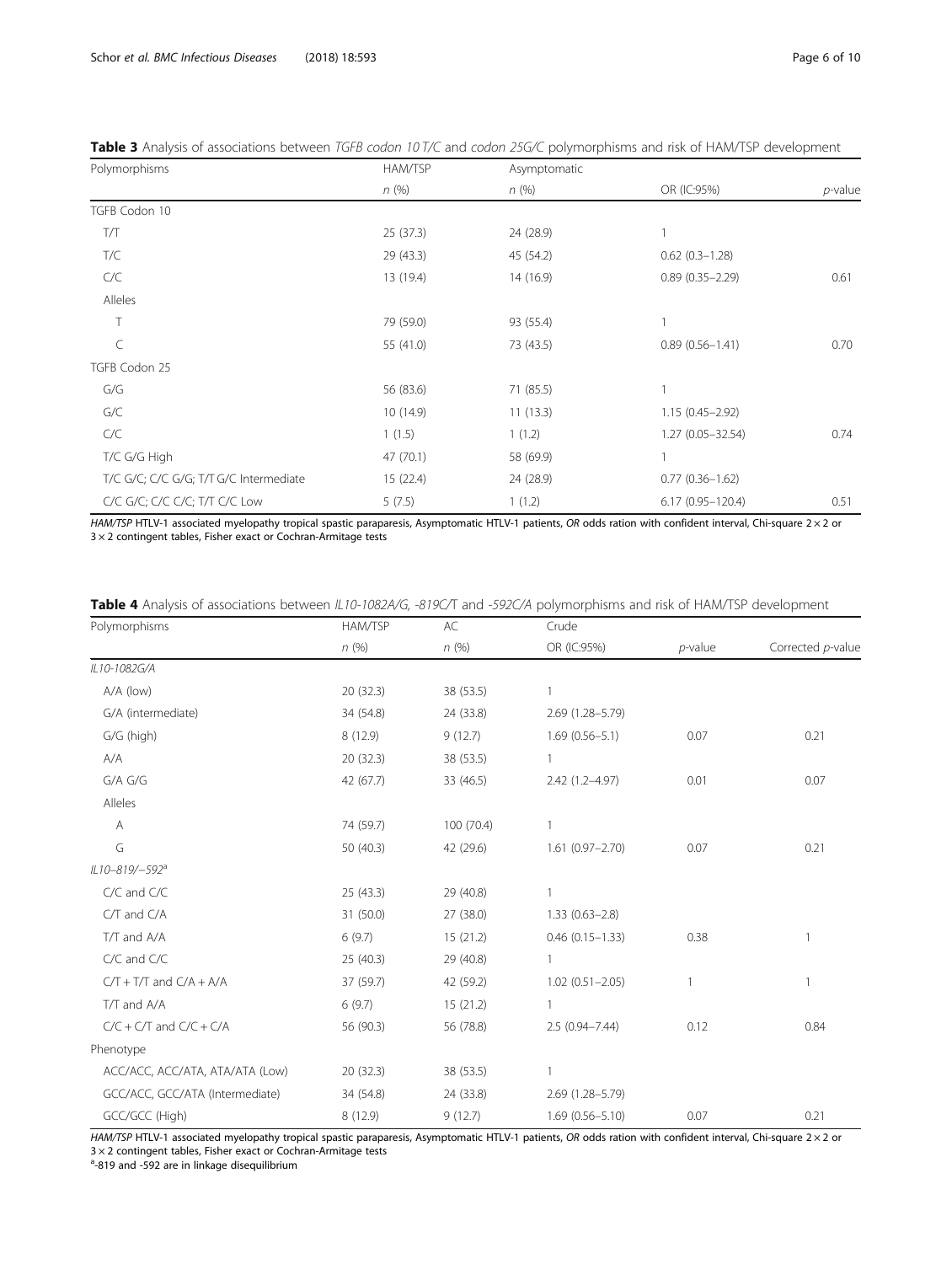<span id="page-6-0"></span>Table 5 Haplotype distribution of the IL-10 (-1082G/A,-819C/T and-592C/A) according with the clinical condition

| Haplotypes | HAM/TSP |               | Asymptomatic |         |                        |                         |
|------------|---------|---------------|--------------|---------|------------------------|-------------------------|
|            | Ν       | (9/6)         | Ν            | (% )    | OR (IC:95%)            | $p$ -value <sup>a</sup> |
| GCC        |         | 56 (41.18) 54 |              | (32.53) |                        |                         |
| <b>ATA</b> | 49      | $(29.52)$ 69  |              | (50.74) | $0.64(0.36 - 1.12)$    |                         |
| ACC        | 31      | $(22.79)$ 43  |              | (25.9)  | $0.62$ $(0.34 - 1.13)$ | 0.19                    |

HAM/TSP HTLV-1 associated myelopathy tropical spastic paraparesis, Asymptomatic HTLV-1 patients, OR odds ration with confident interval <sup>a</sup>Chi-square  $3 \times 2$  contingent tables

background might occur compared to our study. Our re-sults, in agreement with a previous study [[33](#page-9-0)], demonstrated no significant differences for allele and genotype frequencies of the  $IFNG + 874 T/A$  SNP between HAM and AC. In our set of the Brazilian population, there was no statistical influence on any genotypes of IFNG + 874 T/ A and PVL in the HAM/TSP or AC groups. However, our results were in discordance with those published by Rocha-Junior et al. [[33](#page-9-0)], who reported a significant association between PVL and the IFNG + 874AA genotype, where this SNP was associated with low PVL. In addition to the two populations belonging to Brazil, the study also had a group included by Rocha-Junior that was from São Paulo State, where high Asiatic frequency is present; our study groups did not include any Asiatic individuals.

It has been shown that TGF- β signaling is critical for Foxp3 expression and T regulatory cells functions in HAM/TSP patients [\[34](#page-9-0)]. HAM/TSP patients showed low levels of TGF-β receptor II (TGF-βRII) and Smad7 (a TGF-β–inducible gene) in CD4+ T cells, when compared to healthy donors. In addition, TGF-βRII expression was inversely correlated with the HTLV-1 PVL. This evidence suggests that HTLV-1 can modulate the immune tolerance affecting both regulatory and effector T cells and contributing to the pathogenesis of HAM/ TSP [[5\]](#page-8-0). HTLV-1 infection in patients with Sjogren's Syndrome led to an enhanced serum level of TGF-β and may be important for increased HTLV PVL [\[35](#page-9-0)]. The haplotype TG from the SNPs of TGFB at the codons + 10 T/C and  $+25$ G/C has been associated with high production of this cytokine [\[13](#page-9-0)]. We did not observe association with these SNPs and HAM/TSP development. However, in our study, we observed higher PVL in HAM/TSP patients TGF-β high producers (+10TT or TC, and + 25GG) compared to AC, suggesting a role of this cytokine in control of the viral replication and disease prognosis. Additional factors might affect the

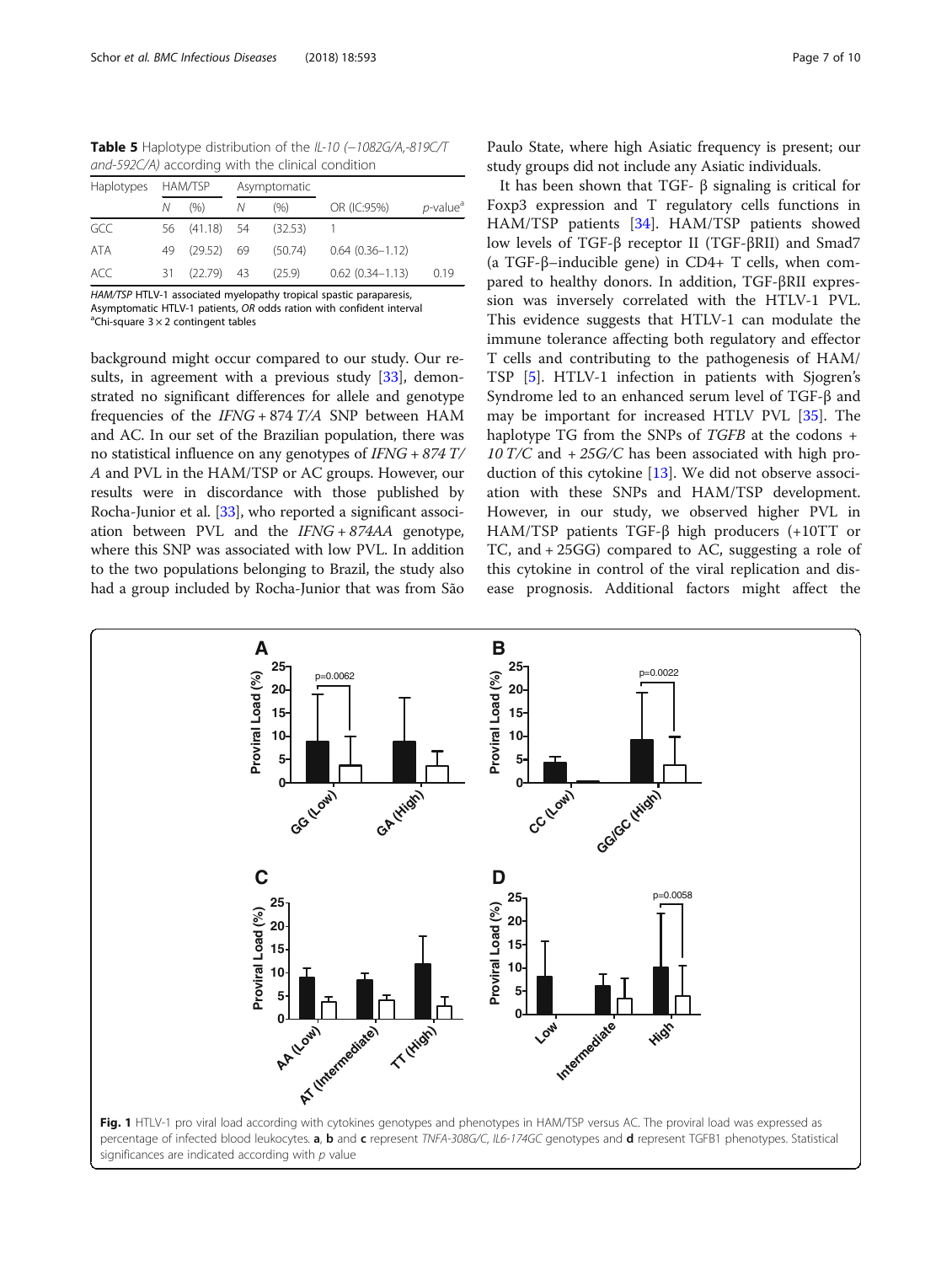<span id="page-7-0"></span>

Fig. 2 HTLV-1 pro viral load according with IL10 genotypes and phenotypes in HAM/TSP versus AC. The proviral load was expressed as percentage of infected blood leukocytes. **a** and **b** represent  $|L10-$ 1082G/A and IL-10 -592A/C and -819C/T genotypes. c represents IL-10 phenotype. Statistical significances are indicated according with p value

expression of TGF-β during the HTLV-1 infection, changing the gene expression levels regardless the polymorphisms influence [\[5](#page-8-0), [36,](#page-9-0) [37\]](#page-9-0). To the best of our knowledge, there is no previous work describing the TGFB SNP in HAM/TSP patients.

HTLV-1 infection in HAM/TSP patients does not alter the expression of IL-10 when compared with AC patients [[38](#page-9-0)]. SNPs in the *IL10* gene are controversially associated with the HAM/TSP outcome. A Japanese population showed an association between the IL10 -592A allele and a protective effect, reducing risk of HAM/TSP [\[39\]](#page-9-0); however, this SNP was considered to be a risk factor for developing HTLV-1 infection and disease in an Iranian population [\[22\]](#page-9-0). No association between IL10 SNPs and HAM/TSP outcome was observed in a Brazilian population [\[21\]](#page-9-0) in a high-risk HTLV-1 prevalence area with 9.4/ 1000 habitants [[40](#page-9-0)]. In our set of Brazilian population enrolled from Rio de Janeiro City, an intermediate HTLV-1 prevalence risk area, with 4.7/1000 habitants [[40](#page-9-0)] there was no association with the disease outcome. At position IL10–1082A/G, an Iranian population showed no association with HAM/TSP in a co-dominant genetic model [[22](#page-9-0)]. There were no previous reports describing the SNP in this position in Brazilian HTLV-1-infected individuals. Our results showed a predominance of intermediate producers of IL10-1082AG and GG genotypes among the HAM/TSP individuals (OR 2.42 [1.2–4.97]  $p = 0.01$ ), predisposing to disease outcome, although the data lost significance after Bonferroni correction for multiple comparisons. Low-producer haplotypes (IL10-1082A, − 819 T and -592A) have been previously associated with AC or HAM/TSP compared with healthy controls [[40](#page-9-0)]; however, no association was described between AC and HAM/TSP groups, as described in this study. Our results demonstrated that only IL10–819CC and -592AA carriers, presenting high levels of IL10 production, have the highest PVL when the HAM/TSP group was compared with the AC group.

The infection caused by HTLV-1 elicits a robust immune response with many factors affecting the cytokines gene expression, such as genetic population's background, virus subtypes, immunomodulation and individual health status. Indeed, it has been shown that different subtypes of HTLV-1 are region restricted, besides the genetic background of ethnicities across the world [\[41](#page-9-0)]. This fact could explain association between polymorphisms of cytokine genes, such as IL10 -592C/A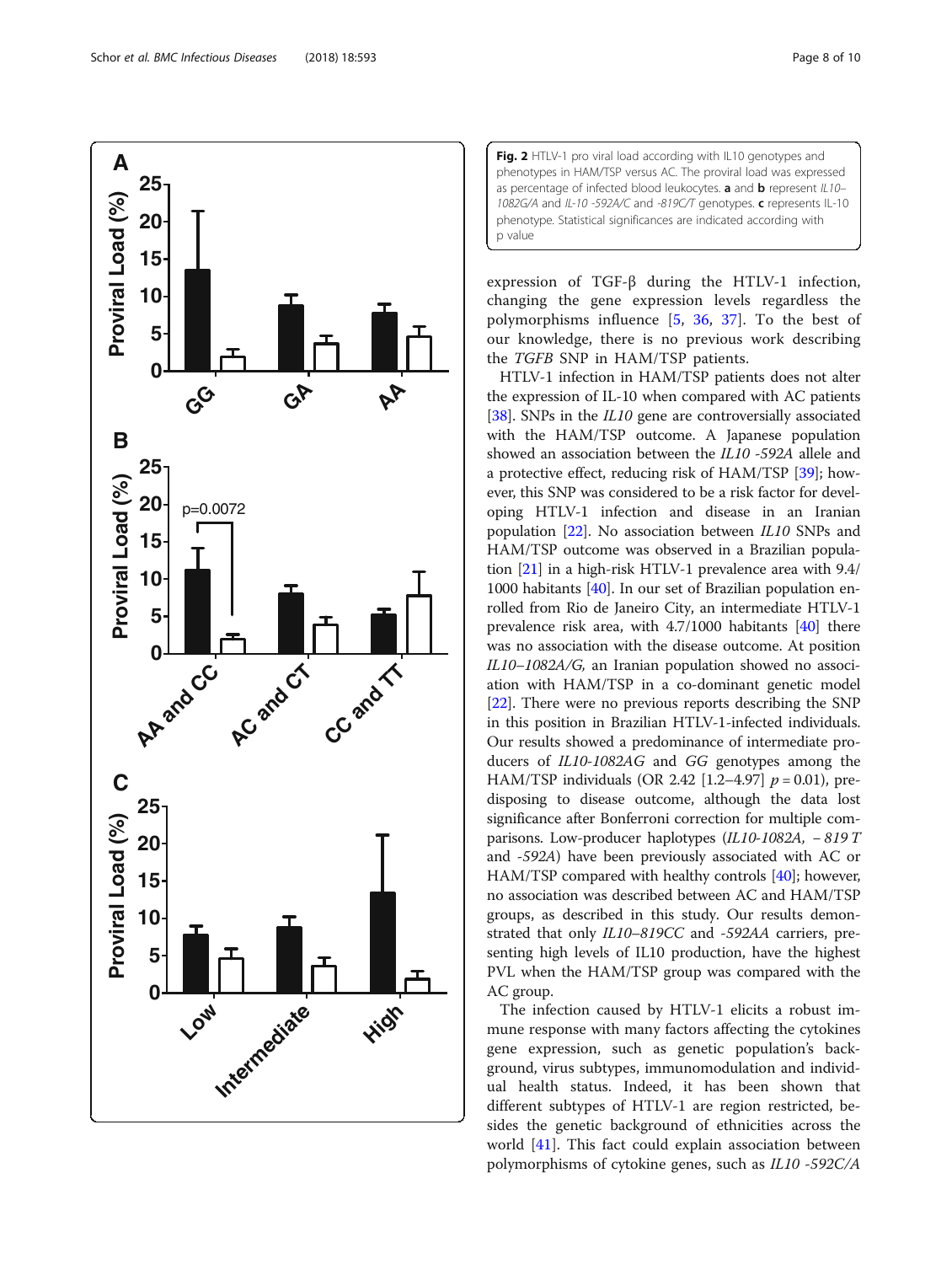<span id="page-8-0"></span>and IL10–1082A/G, and HTLV-1 infection in some specific populations. On the other hand, some polymorphisms, such as TNF -308G/A, IFNG + 874 T/A, IL6 -174G/C, are repeatedly not associated with the disease, regardless genetic background population, suggesting irrelevant role in the HTLV-1 infection. However, more studies in different populations are needed to confirm this hypothesis. Despite no association with disease development, some of these polymorphisms in cytokine genes, such as IFNG + 874 T/A, TNF -308G/A, IL6 -174G/C, TGFB + 10 T/C and + 25G/C, IL10–819C/T and -592C/A might change PVL, indicating a role of this polymorphisms in the controlling of the viral replication and disease prognosis.

Our study might be analyzed considering its limitations such as the number of patients enrolled and the unavailability to measure cytokines concentrations in plasma or cultured cells in the patients. As we used convenience samples, we had limitations regard sample size and biological material to perform the analysis. Despite these polymorphisms are well established to modulate the cytokines production, is not clear its role on the HTLV-1 infection. Future studies addressing the role of these polymorphisms in different populations, associated with the cytokines production, might clarify the role of these functional SNPs in the HTLV-1 infection.

## Conclusion

In conclusion, besides the importance given to pro- and anti-inflammatory cytokines in the outcome of HAM/ TSP, we could not affirm that TNFA-308G/A, IL6-174G/ C, IFNG + 874 T/A, TGFB at the codons + 10 T/C and + 25G/C, IL10-592C/A and -819C/T, and -1082A/G polymorphisms are related to either disease progression, even those related with the amount of secreted cytokines. Genetic background may be studied in other sets of populations to determine and understand the complex role of cytokine networks in HTLV-1 infection and improve the clinical studies for this disease.

#### Abbreviations

AC: Asymptomatic carriers: HAM/TSP: HTLV-1-associated myelopathy/tropical spastic paraparesis; HTLV-1: Human T-lymphotropic virus 1; PVL: Proviral load; SNP: Single nucleotide polymorphism

#### Acknowledgements

We would like to thank Wiley's English Language Editing Service for the manuscript English Language revision.

#### Funding

This work was supported by Conselho Nacional de Desenvolvimento Científico e Tecnológico [Grant No. 477734/07–3] and Evandro Chagas National Institute of Infectious Diseases, Oswaldo Cruz Foundation (INI/Fiocruz). All supporters did not participate or influenced in study design, collection, analysis, and interpretation of data and in writing the manuscript.

#### Availability of data and materials

The datasets generated and/or analyzed during the current study are not publicly available since the data contains particular medical records and

individual privacy could be compromised, but are available from the corresponding author on reasonable request.

#### Authors' contributions

DS, LCP and MJAS made substantial contributions to study conception and design. AQ-CA and MJAS contributed to patient's clinical care and follow-up. DS, LCP and MSBQ contributed to acquisition of data. DS, LCP, EHR, MSBQ, GMF-S, MGB-A, AQ-CA and MJAS made substantial contributions to analysis and interpretation of data. DS, LCP, EHR, MSBQ, MGB-A, AQ-CA and MJAS were involved in drafting the manuscript. DS, LCP, EHR, MGB-A, AQ-CA and MJAS were involved in revising the manuscript critically for important intellectual content. All authors contributed for intellectual content of the manuscript. All authors have read and approved the final version of your manuscript.

#### Ethics approval and consent to participate

This study was approved by the National Institute of Infectious Disease Ethics Committee and all subjects provided written informed consent.

#### Consent for publication

Not applicable.

#### Competing interests

The authors declare that they have no competing interests.

## Publisher's Note

Springer Nature remains neutral with regard to jurisdictional claims in published maps and institutional affiliations.

#### Author details

<sup>1</sup> Laboratory of Immunology and Immunogenetics in Infectious Diseases, Evandro Chagas National Institute of Infectious Diseases, FIOCRUZ, Avenida Brasil, 4365, Manguinhos, Rio de Janeiro, RJ 21040-360, Brazil. <sup>2</sup>Laboratory for Clinical Research in Neuroinfections, Evandro Chagas National Institute of Infectious Diseases, FIOCRUZ, Rio de Janeiro, RJ, Brazil. <sup>3</sup>Histocompatibility and Cryopreservation Laboratory, Policlinica Piquet Carneiro, Rio de Janeiro State University (UERJ), Rio de Janeiro, RJ, Brazil. <sup>4</sup>Clinical Research Platform, Evandro Chagas National Institute of Infectious Diseases, FIOCRUZ, Rio de Janeiro, RJ, Brazil.

#### Received: 27 April 2018 Accepted: 8 November 2018 Published online: 22 November 2018

#### References

- 1. Araujo AQC, Silva MTT. The HTLV-1 neurological complex. Lancet Neurol. 2006;5:1068–76.
- 2. Yamano Y, Sato T. Clinical pathophysiology of human T-lymphotropic virustype 1-associated myelopathy/tropical spastic paraparesis. Front Microbiol. 2012;3:389.
- 3. Banerjee P, Rochford R, Antel J, Canute G, Wrzesinski S, Sieburg M, et al. Proinflammatory cytokine gene induction by human T-cell leukemia virus type 1 (HTLV-1) and HTLV-2 tax in primary human glial cells. J Virol. 2007;81: 1690–700.
- 4. Goncalves DU, Proietti FA, Barbosa-Stancioli EF, Martins ML, Ribas JG, Martins-Filho OA, et al. HTLV-1-associated myelopathy/tropical spastic paraparesis (HAM/TSP) inflammatory network. Inflamm Allergy Drug Targets. 2008;7:98–107.
- 5. Grant C, Oh U, Yao K, Yamano Y, Jacobson S. Dysregulation of TGF-beta signaling and regulatory and effector T-cell function in virus-induced neuroinflammatory disease. Blood. 2008;111:5601–9.
- 6. Montanheiro PA, Penalva de Oliveira AC, Smid J, LMI F, Olah I, da S Duarte AJ, et al. The elevated interferon gamma production is an important immunological marker in HAM/TSP pathogenesis. Scand J Immunol. 2009; 70:403–7.
- 7. Rosa DV, Magno LA, Pereira NC, Romanelli LC, Albuquerque MR, Martins ML, et al. Plasma and cerebrospinal fluid levels of cytokines as disease markers of neurologic manifestation in long-term HTLV-1 infected individuals. Biomark Med. 2018;12:447–54.
- 8. Pravica V, Perrey C, Stevens A, Lee JH, Hutchinson IV. A single nucleotide polymorphism in the first intron of the human IFN-gamma gene: absolute